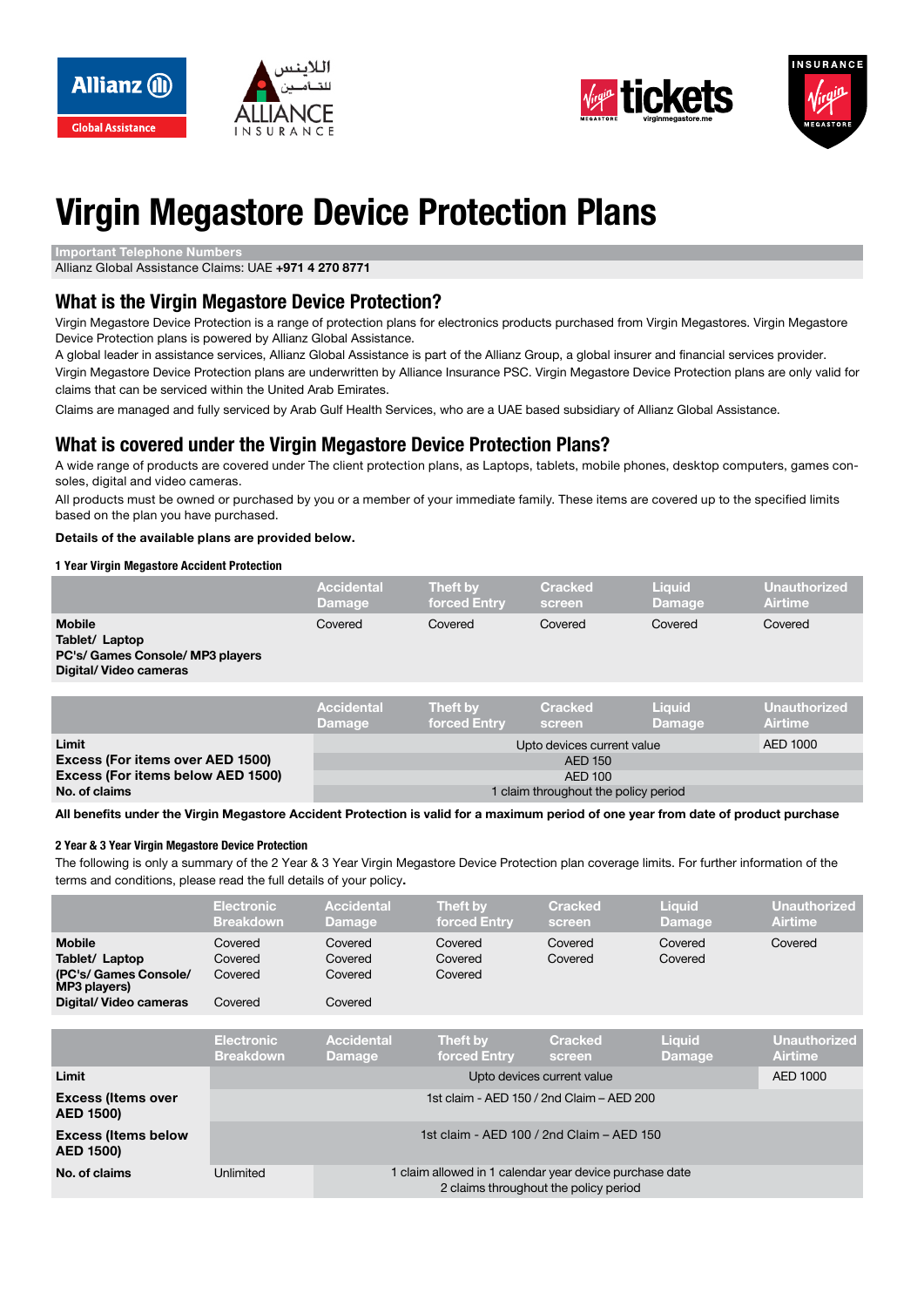### **2 Year Virgin Megastore Device Protection**

All benefits under the 2 Year Virgin Megastore Device Protection are valid for a maximum period of two (2)vears from date of product purchase except for the Electronic Breakdown Cover(i.e. extended warranty);

Electronic Breakdown Cover(i.e. warranty coverage) begins from the end of the 1st year after the product purchase and expires at the end of the 2nd year after the product purchase.

### **8 Year Virgin Megastore Device Protection**

All benefits under the 3 Year Virgin Megastore Device Protection are valid for a maximum period of three(3) years from date of product purchase except for the Electronic Breakdown Cover (i.e. extended warranty);

Electronic Breakdown Cover(i.e. warranty coverage) begins from the end of the 1st year after the product purchase and expires at the end of the 3rd year after the product purchase

### **How do I make a claim?**

Get in touch with the client by sending an email to appliance.claims@allianz-assistance.com. We will carry out an initial assessment of your claim. Should we be able to help you out over email, we will do so.

Should your product require repair, reimbursement or additional assistance, You will need to fill out a claim form and allow Allianz Global Assistance to service your claim

### **How do I make a complaint?**

If you have a complaint about your policy you should write to Virgin Megastore Protection Claims Division Customer Services Manager:

1st floor, Eiffel 2 building, Umm Al Shief, Sheikh Zayed Road. P.O.Box - 80864, Dubai, United Arab Emirates Telephone: UAE +971 4 270 8771 Email: Appliance.claims@allianz-assistance.com

Full details of our complaints procedure can be found under the General Conditions section (point 8) of your full policy.

### **CONDITIONS & TERMS**

Welcome to Virgin Megastore Device Protection.

This is your Virgin Megastore Device Protection plan terms and conditions of your Policy with the insurance provider and your agreement with us.

tion Plan. Only items purchased through the Virgin Megastore retail outlets will be covered by your Protection plan. In return for the full payment for your Policy, your electronics will be protected within the term and conditions set out within your chosen Protec-

### **Definitions**

Some of the words in this Policy have specific meanings. These are explained below and have the same meaning wherever they appear in bold throughout this cover.

#### **Arab Gulf Health Services**

Eiff el 2 Building 1st Floor, Umm Al Sheif, Sheikh Zayed Road, P.O. Box 80864, Dubai UAE.

#### Covered item(s)

An electronic product owned by you or a member of your family and purchased from the client.

#### **Damage**

The sudden and unexpected failure of your covered Item caused by accidental damage, liquid damage or malicious damage that prevents your covered item from meeting its designed function.

#### Desktop Computer

The base unit, monitor, keyboard and mouse used for personal use.

#### Family

Any member of your immediate family who lives with you at your home.

#### Fee(s)

The amount payable for the purchase of the Electronics Protection Plan.

#### **Gadget**

An electronic device designed by the manufacturer to be portable with its own internal power source which can be used in or away from the home and listed under "insurable items".

#### Home

The registered address supplied by you as your permanent place of residence

#### Incident

An event or a series of events, which result in the loss or theft of, breakdown, airtime abuse or damage to your covered item.

#### **Insurance Provider**

Alliance Insurance PSC, P.O.Box - 5501, Dubai, UAE

#### Loss

The disappearance of your covered item in circumstances that do not involve theft and its whereabouts remain unknown.

#### **Mechanical or Electrical breakdown**

The failure of your covered item due to any permanent mechanical or electrical breakdown causing replacement or repair before normal operation can be resumed.

#### **Mobile Phone**

A mobile phone purchased or owned by you or a member of your immediate family.

#### **Original Purchase Price**

The amount paid for the covered item at the date of purchase excluding any credit charges, delivery charges, interest charges or delivery costs.

### **Policy**

The electronics protection plan terms and conditions.

#### **Policy Period**

The period beginning at the Policy start date shown product purchase invoice and based on product selected.

#### **Policy Start Date**

The product purchase date as shown on your product purchase .invoice

#### **Service Provider**

Allianz Global Assistance

#### Use Unauthorized

Any usage (i.e. calls, downloads, text messages) of your mobile phone by another person without your permission following the theft or loss of your mobile phone.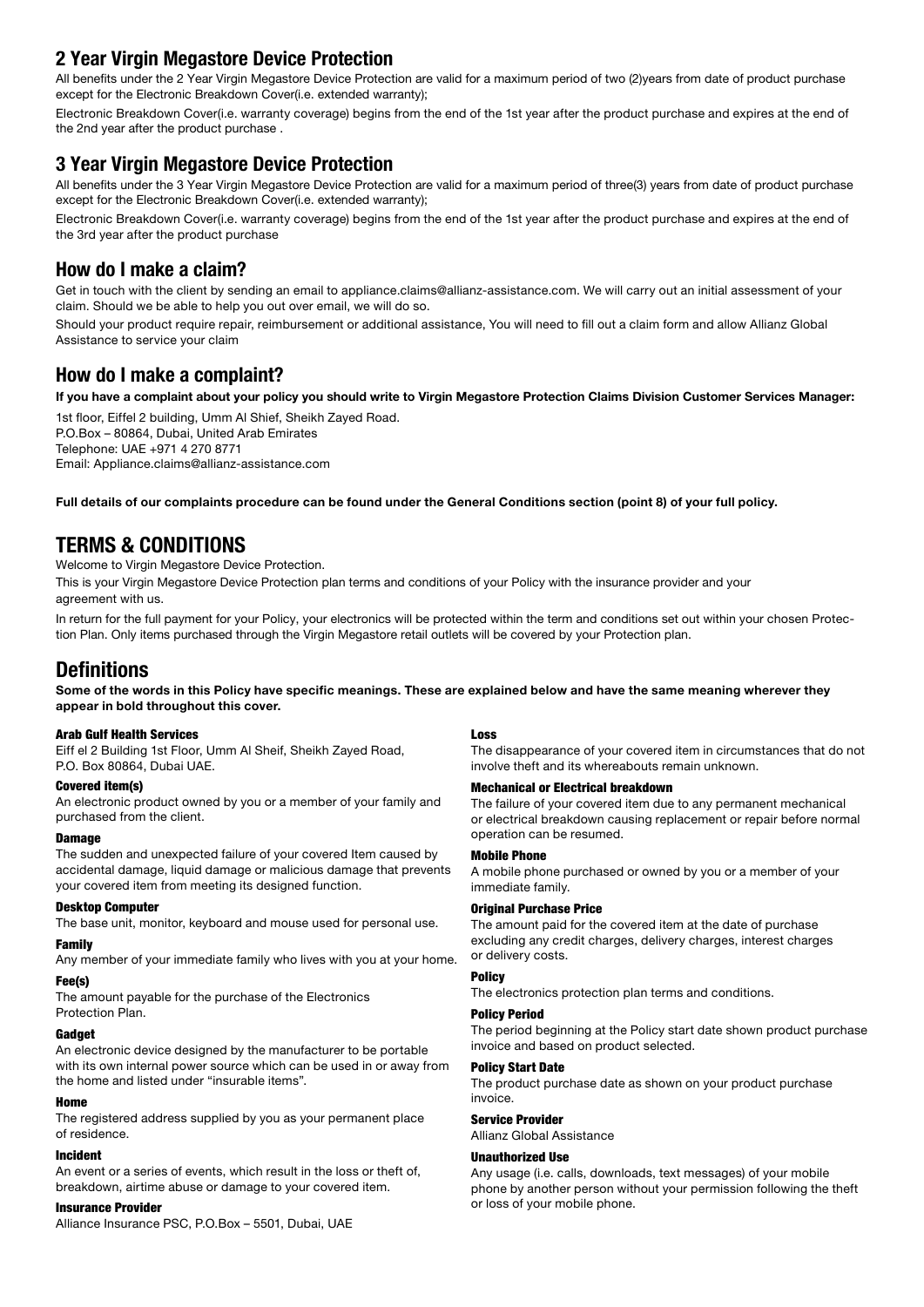#### **Unauthorized Use**

Any usage (i.e. calls, downloads, text messages) of your mobile phone by another person without your permission following the theft or loss of your mobile phone.

#### We, our, us

Arab Gulf Health Services and Allianz Global Assistance who administer this Virgin Megastore Device Protection Plan on behalf of the Insurance Provider.

#### You, your

The person named as the product purchaser.

### **LIMITS AND COVERS**

The Policy covers Items owned and used by you and members of your immediate family.

#### **Mechanical or Electrical Breakdown - What is Covered**

If a covered item breaks down during the Policy Period, we will reimburse the cost of repairing it. If the covered Item proves impossible or un-<br>economic to repair, we will reimburse the cost of replacing it.

#### **Mechanical or Electrical Breakdown - What is Not Covered**

- Mechanical or electrical breakdown covered by manufacturer's recall of the covered Item.
- Existing manufacturer's warranty active on the product. Wear and tear or gradual deterioration of performance.

#### **Damage (Accidental/Liquid/Cracked screen) - What is Covered**

If the covered item suffers damage including liquid damage caused by the covered item being in contact with any liquid through spillages, damp conditions, and natural weather conditions and leaking batteries during the Policy Period, we will reimburse the cost of repair. If it is not possible or economic to repair up to the value mentioned within your Policy, we will reimburse the cost of replacing the covered item.

#### **Damage - What is Not Covered**

Damage caused by:

- . You or a member of your family deliberately damaging or neglecting the Covered Item.
- The covered item being used by someone else other than you or a member of your family;
- Failure to follow the manufacturer's instructions
- Cosmetic damage
- Routine servicing, inspection, maintenance, dismantling or cleaning of the covered item

#### **Theft - What is Covered**

If a covered item gets stolen during the Policy Period, we will reimburse the cost of replacing it. Where only a part or parts of the covered item(s) have been stolen, we will only pay for the replacement of that part or parts. If the covered item is a mobile phone, the handset cost will be reimbursed of equivalent specification.

#### **Theft - What is Not Covered?**

Theft caused by you or a member of your family:

- Leaving a covered item unattended when it is away from your home
- Not taking appropriate measures to look after or protect the covered item(s)
- Leaving the covered item in a vehicle, building or other premises, unless force resulting in damage has been used to gain entry or exit.
- Theft of any gadget not reported to the police and where you have not obtained a valid police report
- Of any mobile network-enabled device (including mobile phones and tablets) where you have not notified your network provider and blacklisted the handset within 48 hours of discovery of theft.

#### **Unauthorized Airtime Use - What is Covered**

rized use up to a maximum of AED 1000. Cover will only apply to unauthorized usage within 12 hours of discovery of the loss or theft of your If a mobile phone owned and in use by you or a member of your family is stolen and a claim is accepted, we will reimburse the cost of unauthomobile phone

#### **Unauthorized Airtime Use - What is Not Covered**

• Any claim that is not supported by documentation, which includes an itemized bill showing the unauthorized calls

#### **Policy Limits - Applicable to All Policies**

The maximum amount we will reimburse for repair or reimbursement of a covered item is if the cost of repair falls within the range of the pur-<br>chase price of the product.

In the case of reimbursement of goods, a depreciation scale will be used against the product which is based on when the claim was been .reported

The depreciation scale is as follows:

 $0-12$  months – 0% (100% of product value is payable) 12months and 1 day - 24 months - 30% (70% of product value is payable) 24 months and 1 day - 36 months - 50% (50% of product value is payable)

### **EXCLUSIONS – APPLICABLE TO ALL PLANS**

#### **We will not pay for:**

- Any incident occurring outside the Policy Period;
- Any incident resulting in a claim totaling AED100 or less;
- Any covered item that was not in full working order when you purchased the Policy;
- Theft or damage as a result of a covered item being used by someone else other than you or a member of your family;
- Theft of a mobile phone if a SIM card registered to you or a member of your family was not in the mobile phone at the time of the incident;
- Any claim where you are unable to provide proof of purchase of a covered item.

#### **Covered items**

All items covered under the Policy must be from the specified categories listed below. Claims for unregistered items will only be accepted if the item is listed below:

- Desktop computer
- Mobile phones
- Photographic Equipment: Camera, camcorder, and portable digital photo frames.
- Hand held Computer Equipment and Laptops: Laptop/tablet PC, (software and loss of data is not covered).